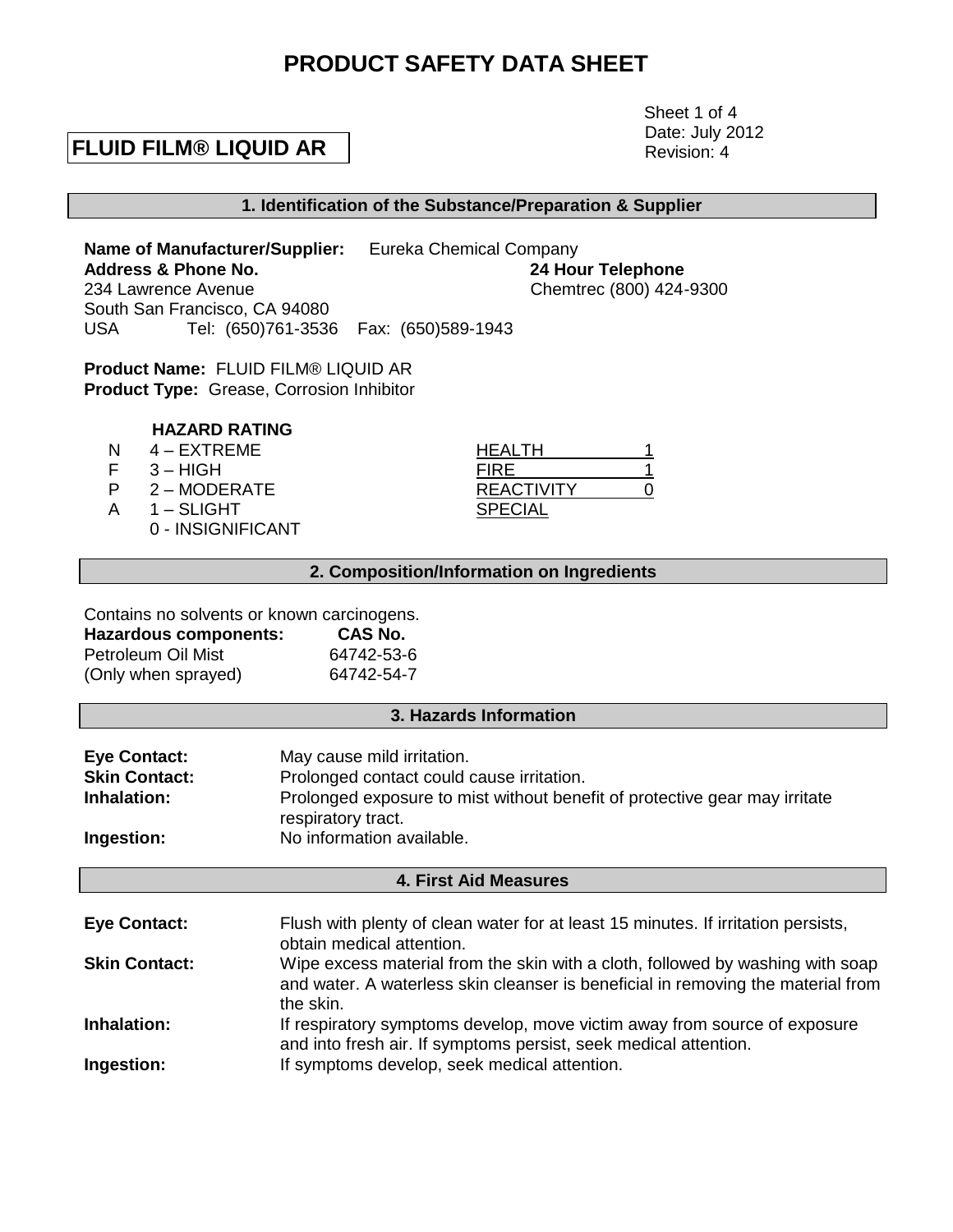| 5. Fire Fighting Measures |                                                                               |  |
|---------------------------|-------------------------------------------------------------------------------|--|
| <b>Flammability:</b>      | Combustible. Will not readily ignite.                                         |  |
| <b>Extinguishing</b>      | Extinguish with dry chemical, $CO2$ , water spray, foam, sand or earth. Water |  |
| Media:                    | and foam may cause frothing.                                                  |  |
| <b>Special</b>            | No special considerations. Fire fighters should enter area wearing positive   |  |
| <b>Considerations:</b>    | pressure respiratory protection.                                              |  |

## **6. Accidental Release Measures**

Do not allow product to enter drains or water courses. Transfer bulk of material into another container. Absorb remaining residue with proper absorbents such as earth or vermiculite. Sweep up and dispose of as solid waste in accordance with applicable regulations.

**7. Handling and Storage**

| $\ldots$                                                                |                                                                                                                                                                 |  |
|-------------------------------------------------------------------------|-----------------------------------------------------------------------------------------------------------------------------------------------------------------|--|
| <b>Storage Temperature:</b><br><b>Storage Precautions:</b><br>Handling: | $0 - 49^{\circ}$ C<br>No special requirements. Keep in closed containers.<br>Avoid contact with skin and eyes. Observe<br>good standards of industrial hygiene. |  |
|                                                                         |                                                                                                                                                                 |  |

#### **8. Exposure Controls/Personal Protection**

| <b>Engineering Measures:</b><br><b>Respiratory Protection:</b> | Provide forced air ventilation in tanks and confined spaces.<br>Use approved respirator with organic vapor cartridges<br>when spray applying in tanks and confined spaces. |
|----------------------------------------------------------------|----------------------------------------------------------------------------------------------------------------------------------------------------------------------------|
| Eyes:<br>Hand:                                                 | Use chemical eye goggles when spray applying.<br>Non-natural, non-butyl rubber gloves are recommended.                                                                     |
| Skin:<br><b>Exposure Limits:</b>                               | Use protective clothing. Remove contaminated clothing and<br>wash the affected area with soap and water.<br>Not determined.                                                |

### **9. Typical Physical and Chemical Properties**

**Appearance:** Amber Gel. **Odor:** Mild piney odor. **Water Solubility:** Not soluble. **pH Neat:** 8.5 **Specific Gravity (25<sup>0</sup>C):** 0.915 **Freezing Point:** Not determined. **Vapor Pressure:** Not determined. **Boiling Point:** Not determined. **Flash Point:** 157<sup>°</sup>C (COC)

### **10. Stability and Reactivity**

**Stability:** Stable under normal conditions. Hazardous polymerization will not occur.

**Hazardous Decomposition Products:** Combustion can produce a variety of compounds including oxides of sulfur, oxides of carbon, water vapor and unidentified organic and inorganic compounds, some of which may be toxic.

**Conditions to Avoid:** Exposed flames, high temperature sources and strong oxidizers.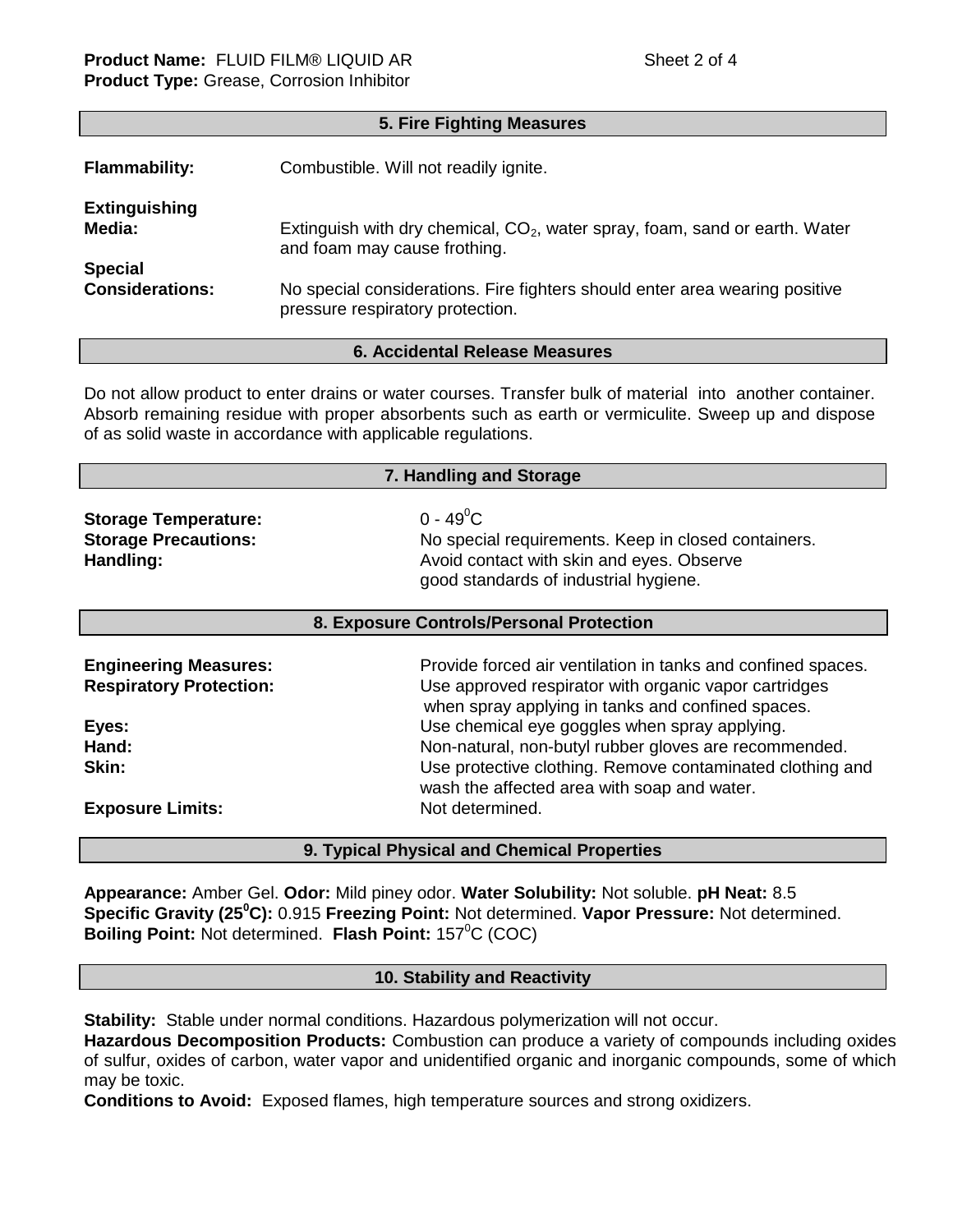## **11. Toxicological Information**

## **LD50 (Animal/Oral):** Greater than 14 Grams/Kilogram **Health Effects:**

**Eyes:** Minimally irritating.

**Skin:** Prolonged contact could cause skin irritation.

**Inhalation:** Should product be sprayed, excessive exposure due to lack of protective gear or proper ventilation could result in pulmonary abnormalities.

**Ingestion:** Ingestion of this product is not regarded as a significant health hazard likely to arise in normal use.

## **12. Ecological Information**

No data available.

### **13. Disposal Recommendations**

Product should be disposed of via authorized waste disposal contractors in accordance with all local and national regulations.

### **14. Transportation Information**

Non-hazardous.

### **15. Regulatory Information**

**Safety Phrases:** Children can fall into bucket and drown. Keep children away from buckets containing even a small amount of water. Keep out of reach of children.

## **SARA TITLE III:**

**Hazard Category for Section 311/312:** Acute Health, Fire Hazard, Sudden Release of Pressure **Section 313 Toxic Chemicals:** This product contains no chemicals subject to SARA Title III Section 313 reporting requirements.

Section 302 Extremely Hazardous Substances (TPQ): None

**California Safe Drinking Water and Toxic Enforcement Act (Proposition 65):** This product does not contain chemicals regulated under California Proposition 65.

**VOC Regulations:** This product complies with the consumer product VOC limits of CARB, the US EPA and states adopting the OTC VOC rules.

## **16. Other Information**

Do not mix with other chemicals.

This data sheet does not constitute an assessment of the workplace risks as required under the provisions of the Health & Safety at Work act and the Control of Substances Hazardous to Health (COSHH).